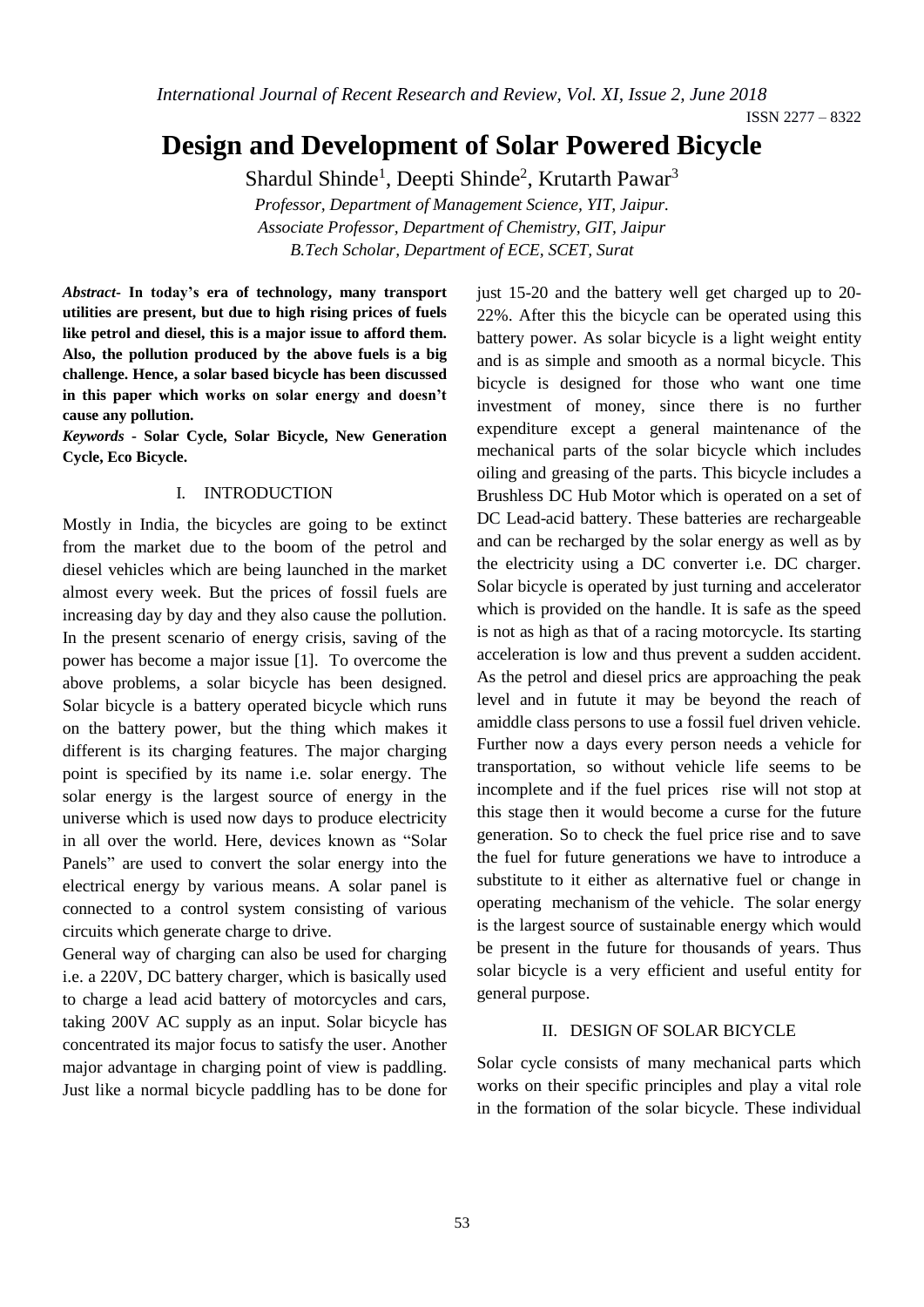components are classified as parts of the solar bicycle which are need to be assembled in order to make a full working solar bicycle, This is a very important thing to be considered. As this bicycle is just only a symbol of innovative thinking, it consists of general life components used in different mechanical or electrical machineries but the only difference is that they are used here in different specifications and assembled in a self designed way. These components when used with an innovative idea, then the result comes out as electrical circuits supporting a mechanical machine to work in a different and better way, i.e. A Solar Bicycle.

The components used to make a solar bicycle are discussed below:

# *A. Frame :*

A frame is a component serving as the basic building block for solar cycle. Solar bicycle's frame is very specifically designed so that every component should placed in the right place for maintaining proper weight balance, so that the centre of mass remains constant.





Frame of the cycle acts as a support for all the components of cycle, which are placed at appropriate provided places in the frame.

# *B. DC Brushless Hub Motor :*

DC Motor is a mechanical machine which works on DC supply. The DC supply is converted in to mechanical energy, which may be in any form of force.Here it is in the form of armature rotation to which a shaft (the metal rod which can be seen from outside. It rotates because it is fixed with the armature coil) is fixed. This motor is a high torque low RPM motor which allows a higher weight to be pulled by a single brushless hub motor. Brushed DC motors develop a maximum torque when stationary, linearly decreasing as velocity increases [2].



Fig.2. Brushless Hub-Motor

The controller performs similar timed power distribution by using a solid-state circuit rather than the brush/commutator system. In the external-rotor configuration, the radial-relationship between the coils and magnets is reversed; the stator coils forms the centre of the motor, while the permanent magnets spins within an overhanging rotor which surrounds the core [3]. Here, we have used brushless motor of 36 V because it is more efficient in converting electricity into mechanical power as compare to brushed motors.

## *C. Battery Pack :*

Every electrical machine which uses, stored form of energy in any way, it needs a set or more sets of battery packs. It is the stored form in DC type. Here the batteries used are Lead –acid batteries. This is because they are rechargeable and despite having a very low energy-to-weight ratio and their ability to supply high surge currents causes the cells to have a relatively large power-to-weight ratio [4]. These features, along with their low cost, make it attractive for use in motor vehicles to provide the high current. In this cycle there are 3 batteries of 12V each. They are used in series giving an output of 36V, 12Ah which is required by the brushless hub motor. As they are inexpensive compared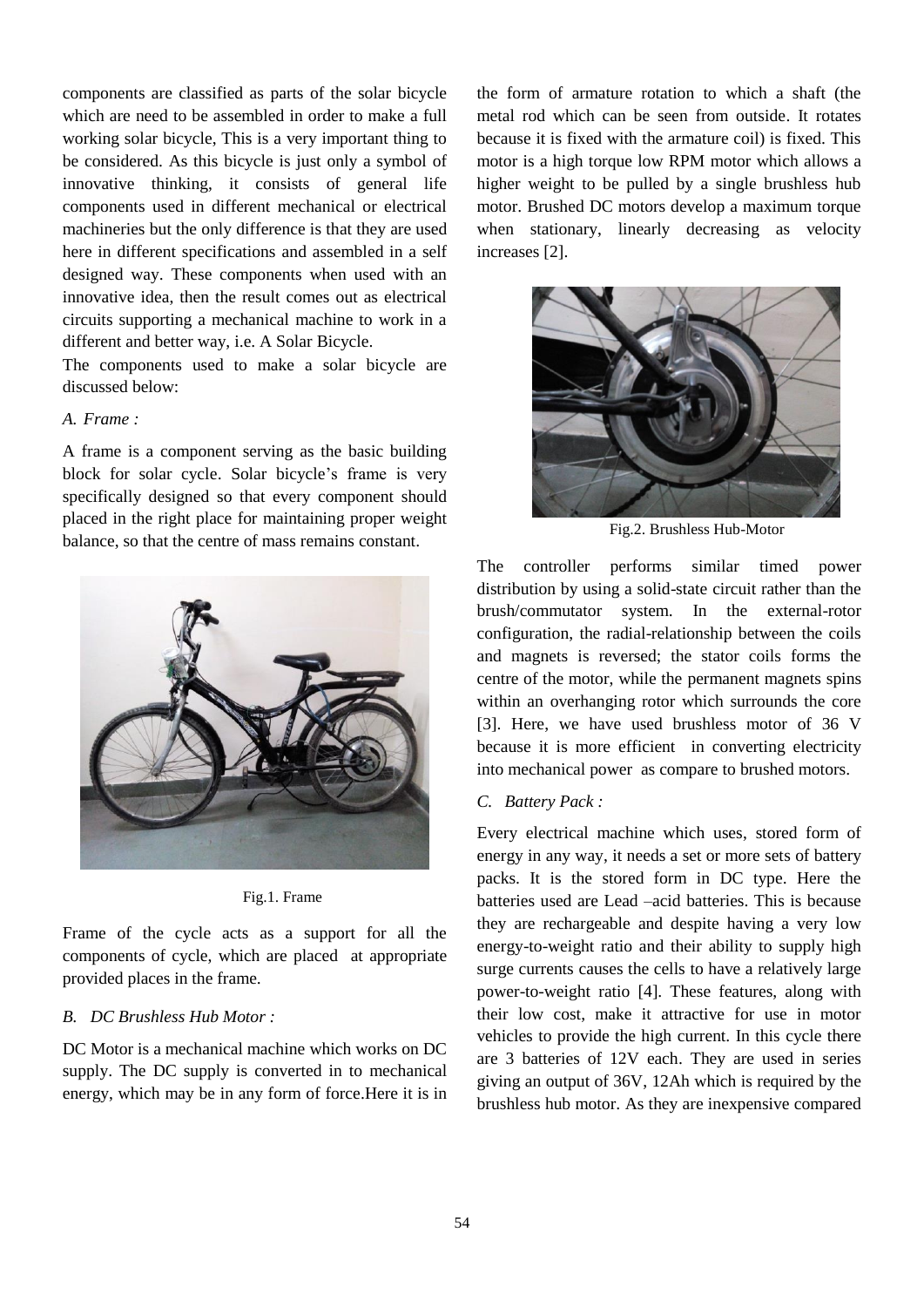to newer technologies, they are used so that they meet all the conditions and specifications of the solar cycle and keep the cost to minimum.



| Rated Voltage = $36V$                         | Rated Current = $6.5A$        |
|-----------------------------------------------|-------------------------------|
| Speed adjusting voltage<br>$= 0.8V - 3.7V$ DC | Power cut off $=$ Low Voltage |
| Fig.3. Battery Pack                           |                               |

## *D. Brushless Control System :*

A control system is a device which controls the current supply in the whole setup or connection of the device. Because the controller must direct the rotor rotation, the controller requires some means of determining the rotor's orientation/position (relative to the stator coils). Here, a typical controller contains 3 bi-directional outputs (i.e. frequency controlled three phase output) are used which can be controlled by a logic circuit. Simple controllers employ comparators to determine when the output phase should be advanced, while more advanced controllers employ a microcontroller to manage acceleration, control speed and fine-tune efficiency. Controllers that sense rotor position based on back-EMF have extra challenges in initiating motion because no back-EMF is produced when the rotor is stationary [5].



Fig.4. Brushless Control System

Brushless control power is 250W. Table I shows rating of control circuit.

#### Table I

# *E. Power On/Off Switch Board :*

The power board act as a switch from which from supply is turned on and all the circuit elements are activated and the current is supplied to the whole setup. This power switch board also contains a head light which can be used during the night driving as a light source. A key is provided in the switch board which is the switch for the control board. After turning on that key an instant supply of direct current from the battery is provided to the motor and all other equipments.



Fig.5. Power On/Off control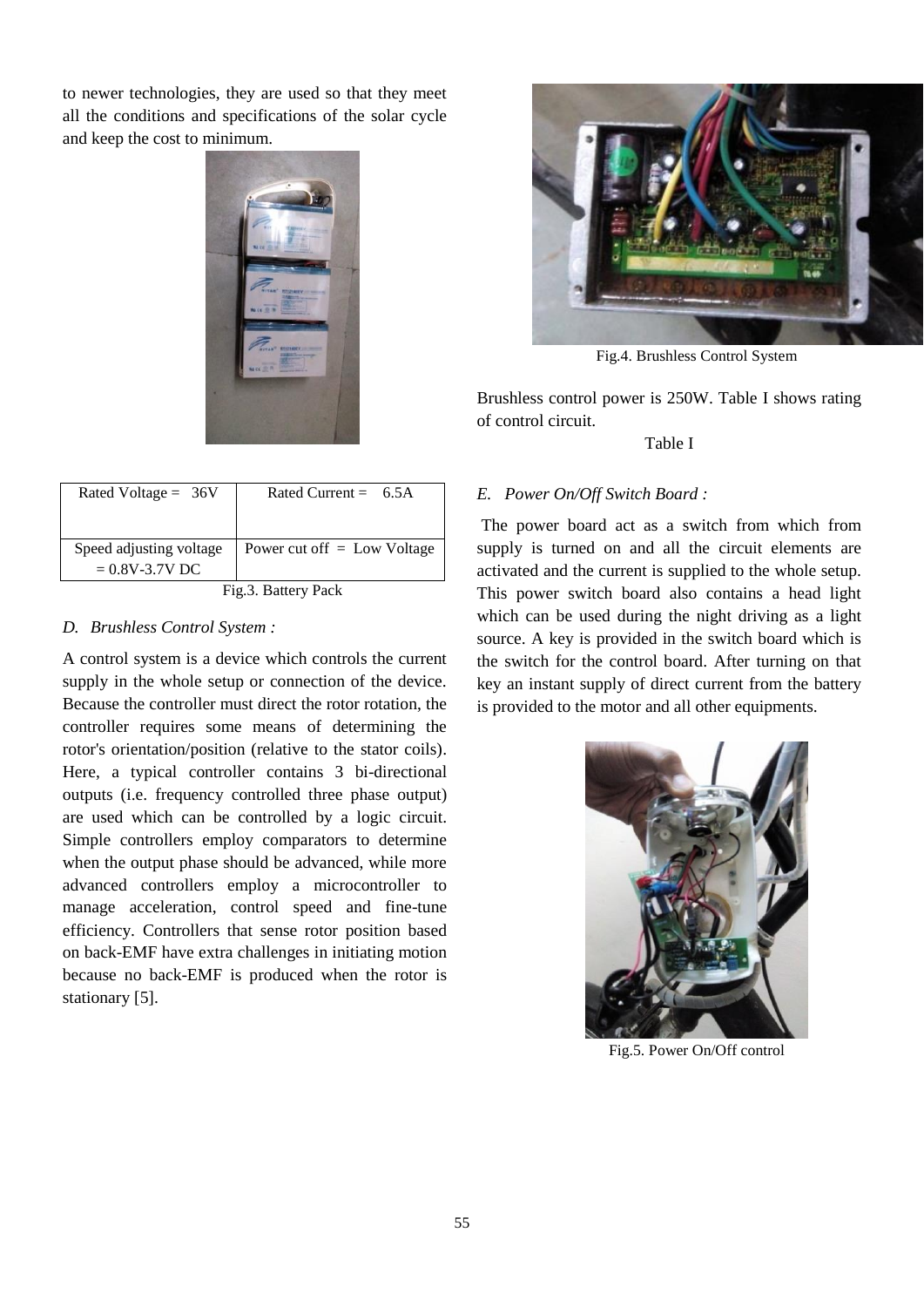## *F. Back Wheel Drum Brake :*

A drum brake is a brake that uses friction caused by a set of shoes or pads that press against a rotating drumshaped part called a brake drum. The term drum brake usually means a brake in which shoes press on the inner surface of the drum. Where the drum is pinched between two shoes, similar to a conventional disc brake, it is sometimes called a pinch drum brake, Such brakes are relatively rare. A related type called a band brake uses a flexible belt or "band" wrapping around the outside of a drum [6]. The crescent-shaped piece is called the Web and contains holes and slots in different shapes for return springs, hold-down hardware, parking brake linkage and self-adjusting components [7].



Fig.6. Drum Brake

The drum brakes are used here because they are more efficient at all the conditions than normal brakes and have longer life. These brakes always make a grip on the wheels, which help the cycle to move in an efficient way.

## *G. DC battery Charger :*

A battery charger is a device used to reenergize a cell or (rechargeable) battery by forcing an electric current through it. Lead-acid battery chargers typically have two tasks to accomplish. When a typical lead-acid cell is charged, lead sulphate is converted to lead on the battery's negative plate and lead dioxide on the positive plate. Over-charge reactions begin when the most of lead sulphate has been converted, typically resulting in the generation of hydrogen and oxygen gas [8].



This module converts the AC input of 230Volts, to a

usable DC output greater than 36V for the charger circuit. The design includes an internal transformer, bridge rectifier and a filter capacitor. Transformer is needed to step down 230Vac to 16Vrms with a current of at least 3Arms. Hence, the transformer ratio is so calculated to be  $16V$ rms/220V rms  $= 0.073$ .

# *H. Solar Panel :*

A solar panel is a set of solar photovoltaic modules electrically connected and mounted on a supporting structure. A photovoltaic module is a packaged, connected assembly of solar cells. The solar module can be used as a component of a larger photovoltaic system to generate and supply electricity in commercial and residential applications. Solar panel used in this cycle is of 150 watts. This solar panel charges the battery in 2.5 hours, which is a very less time as compared to the electrical energy supply in our houses. Solar panels are based upon the principle of photoelectric effect, which states that when the solar photons (energy in the form of packets) fall on the surface having bounded electrons then the exited state occurs for the release of electron in the form of energy. This phenomenon is used in the photocells or solar cells. Solar modules use light energy (photons) from the sun to generate electricity through the photovoltaic effect. The majority of modules use wafer-based crystalline silicon cells or thin-film cells based on cadmium telluride or silicon. The structural (load carrying) member of a module can either be the top layer or the back layer [9]. These silicon cells are having valance energy of 0.7 eV which is very less as required. Thus the solar cells get activated successfully in a very less time. Depending on construction, photovoltaic modules can produce electricity from a range of frequencies of light, but usually cannot cover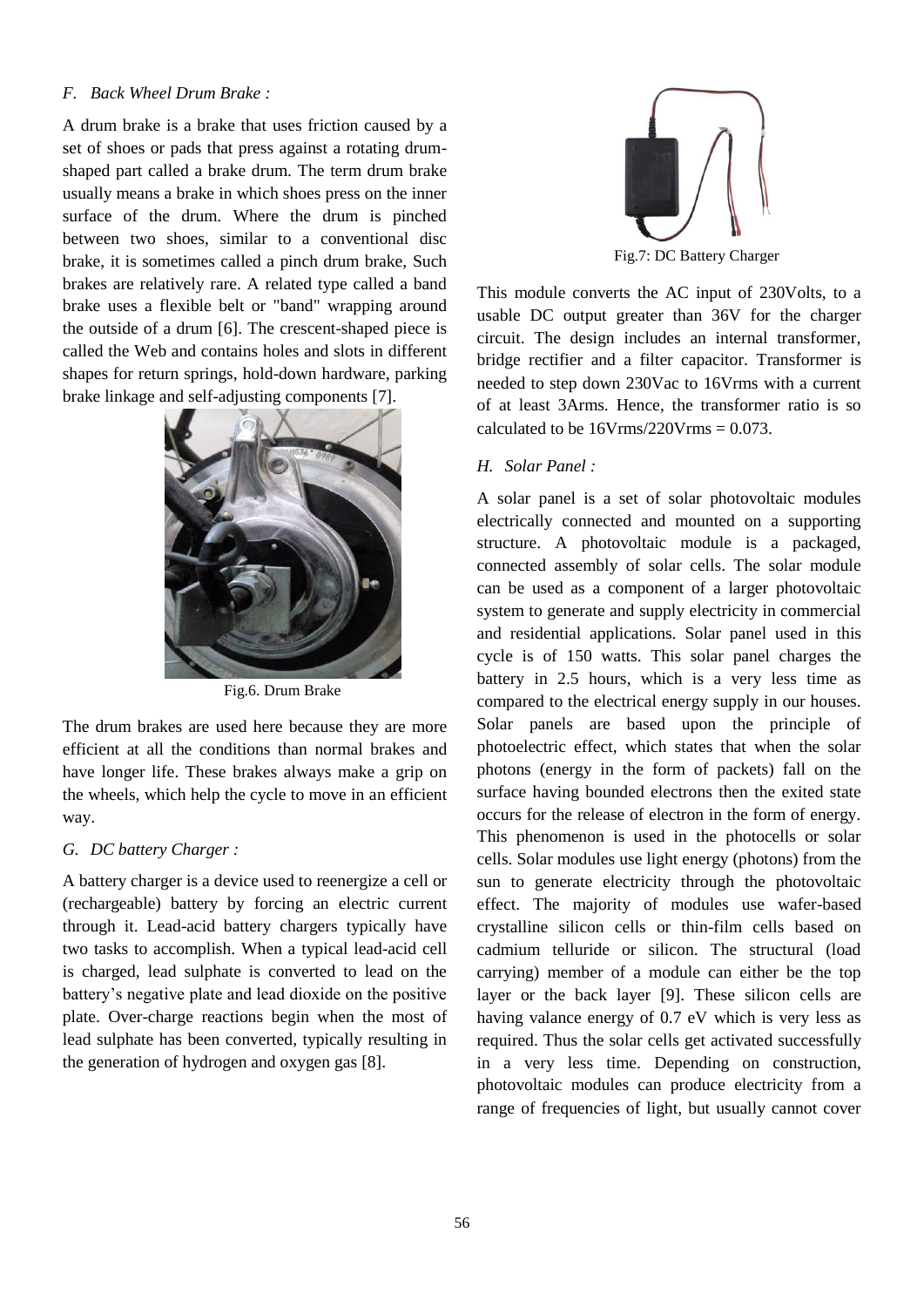the entire solar range (specifically, ultraviolet, infrared and low or diffused light). Hence, a lot of incident sunlight energy is wasted by solar modules, and they can give far higher efficiencies if illuminated with monochromatic light. Therefore, another design concept is to split the light into different wavelength ranges and direct the beams onto different cells tuned to those ranges [10].



Fig.8. Solar Panel

This solar energy is converted to the electrical energy and through the control system it is stored in the battery (mostly Lead-acid battery). This is known as battery charging; hence the battery is fully charged by the energy provided from solar cells.

## *I. Control System of Solar Panel :*

A charge controller, charge regulator or battery regulator limits the rate at which electric current is added to or drawn from electric batteries. It prevents overcharging and may prevent against overvoltage (above 36 V) , which can reduce battery performance or lifespan, and may pose a safety risk. It may also prevent completely draining ("deep discharging") a battery, or perform controlled discharges, depending on the battery technology, to protect battery life [11]. The terms "charge controller" or "charge regulator" may refer to either a stand-alone device, or to control circuitry

integrated within a battery pack, battery-powered device, or battery recharger. Circuitry that functions as a charge regulator controller may consist of several electrical components, or may be encapsulated in a single microchip; an integrated circuit (IC) usually called a charge controller IC or charge control IC. Charge controller circuits are used for rechargeable electronic devices such as cell phones, laptop computers, portable audio players, and uninterruptible power supplies, as well as for larger battery systems found in electric vehicles and orbiting space satellites. A charge controller is very important in a solar power system. It prevents damage to the rechargeable battery which can occur due to overcharging or due to deep discharging. Electronic switches are used to disconnect the solar panel when the battery is fully charged to prevent overcharging. Another switch disconnects the LED lamp or other load if the battery voltage is below a threshold to prevent deep discharging [12]. The micro energy systems are designed to work with lithium iron phosphate (LiFePO4) batteries because they have a much longer life expectancy than other rechargeable batteries.



Fig.9: Control System of Solar Panel

In its simplest form, the job of a charge controllers is to make sure that the power source (such as a solar panel) 'plays nice' with the load (such as a battery). The simplest implementation of this is a single diode placed in between a solar panel and a battery. This ensures that the battery does not discharge into the solar panel at night. Table II shows the specifications of various parts: